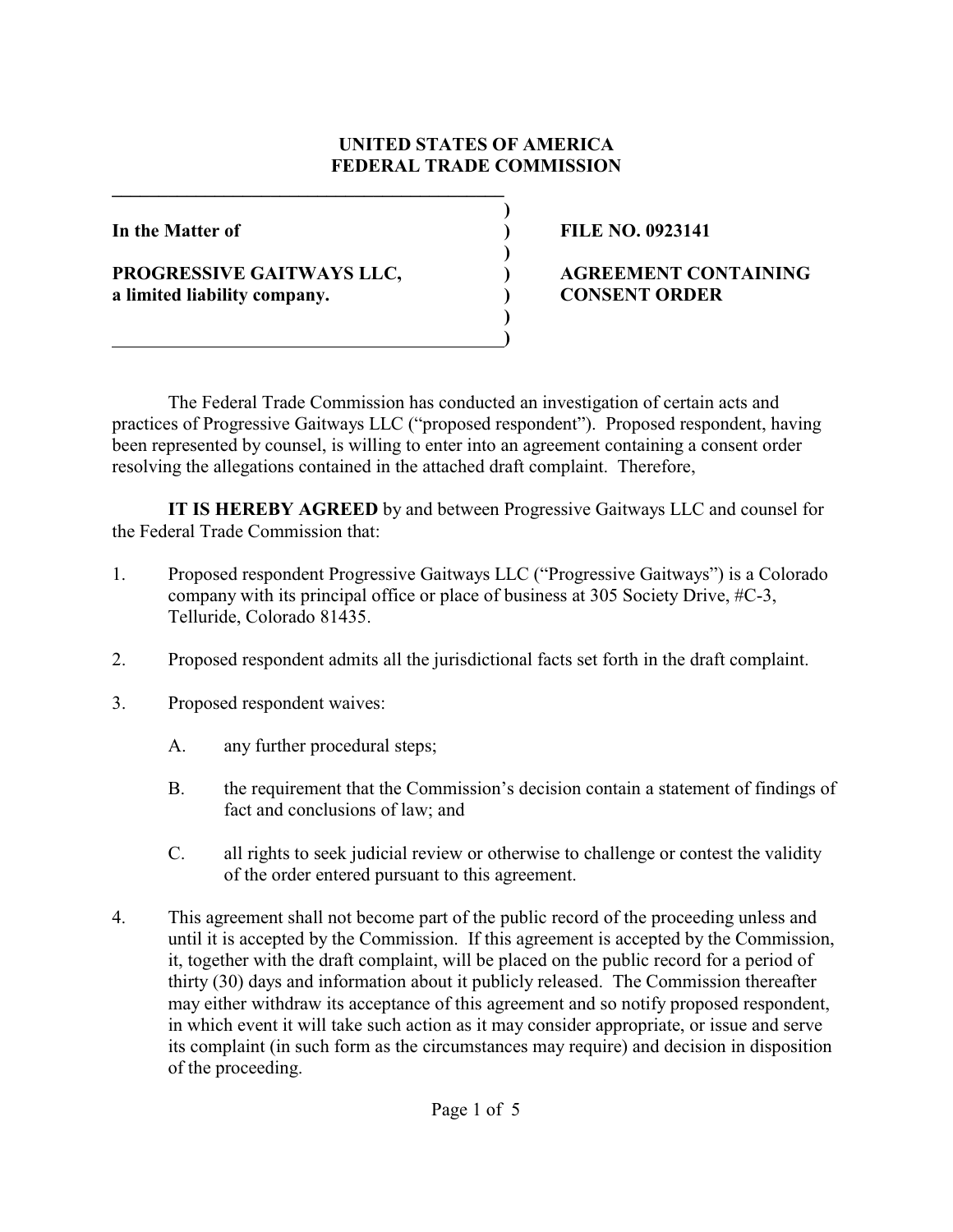- 5. This agreement is for settlement purposes only and does not constitute an admission by proposed respondent that the law has been violated as alleged in the draft complaint, or that the facts as alleged in the draft complaint, other than the jurisdictional facts, are true.
- 6. This agreement contemplates that, if it is accepted by the Commission, and if such acceptance is not subsequently withdrawn by the Commission pursuant to the provisions of Section 2.34 of the Commission's Rules, the Commission may, without further notice to proposed respondent, (1) issue its complaint corresponding in form and substance with the attached draft complaint and its decision containing the following order in disposition of the proceeding, and (2) make information about it public. When so entered, the order shall have the same force and effect and may be altered, modified, or set aside in the same manner and within the same time provided by statute for other orders. The order shall become final upon service. Delivery of the complaint and the decision and order to proposed respondent's address as stated in this agreement by any means specified in Section 4.4(a) of the Commission's Rules shall constitute service. Proposed respondent waives any right it may have to any other manner of service. The complaint may be used in construing the terms of the order. No agreement, understanding, representation, or interpretation not contained in the order or the agreement may be used to vary or contradict the terms of the order.
- 7. Proposed respondent has read the draft complaint and consent order. Proposed respondent understands that it may be liable for civil penalties in the amount provided by law and other appropriate relief for each violation of the order after it becomes final.

# ORDER

# DEFINITIONS

For purposes of this Order, the following definitions shall apply:

- 1. Unless otherwise specified, "respondent" shall mean Progressive Gaitways LLC and its subsidiaries, divisions, affiliates, successors and assigns.
- 2. "Commerce" shall mean as defined in Section 4 of the Federal Trade Commission Act, 15 U.S.C. § 44.

I.

**IT IS ORDERED** that respondent and its officers, agents, representatives, and employees, directly or through any corporation, subsidiary, division, website, or other device, in connection with the advertising, marketing, promotion, offering for sale, or sale of any product or service, in or affecting commerce, shall not misrepresent in any manner, expressly or by implication, the extent to which respondent is a member of, adheres to, complies with, is certified by, is endorsed by, or otherwise participates in any privacy, security, or any other compliance program sponsored by the government or any other third party.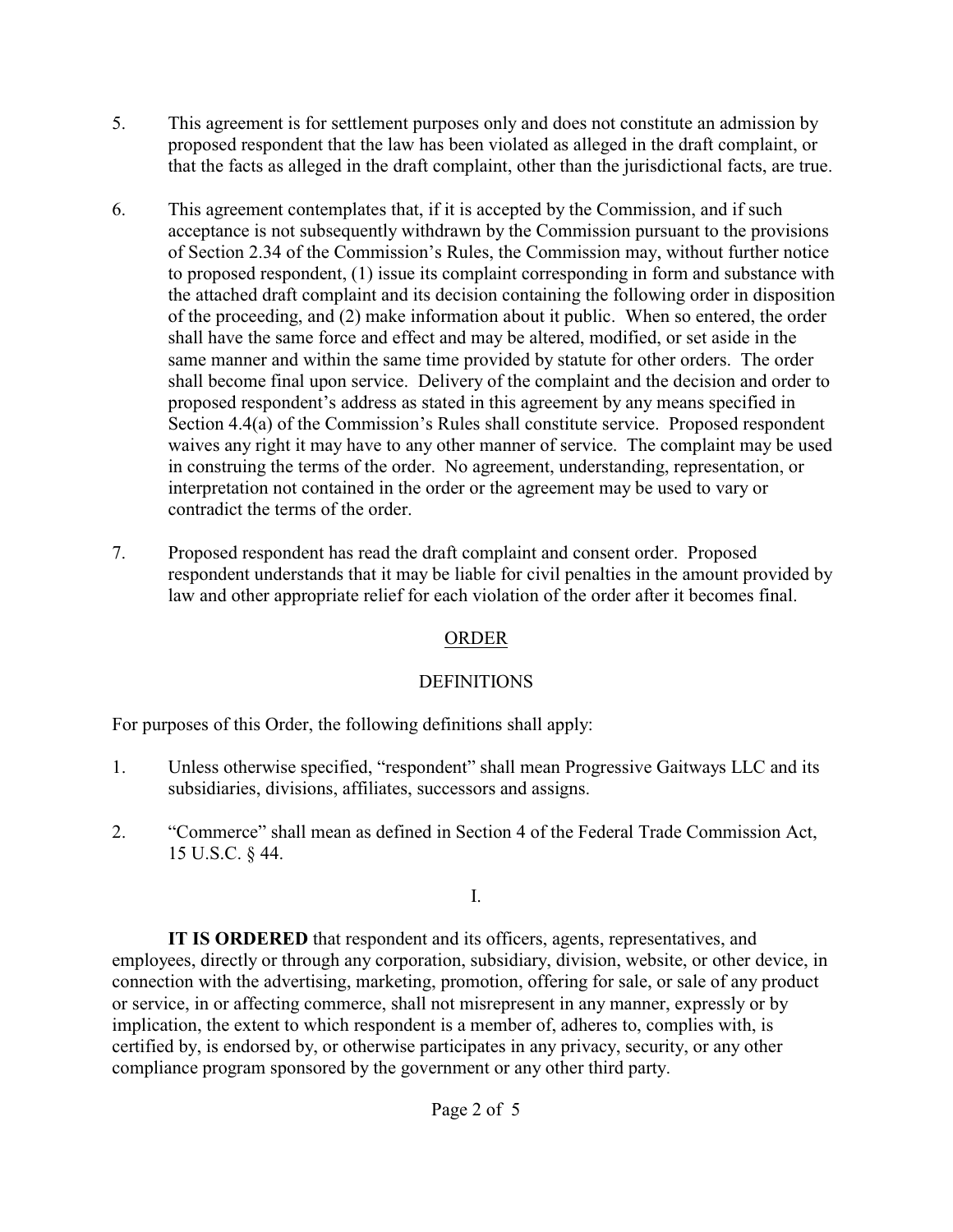**IT IS FURTHER ORDERED** that respondent shall maintain and upon request make available to the Federal Trade Commission for inspection and copying, a print or electronic copy of, for a period of five (5) years from the date of preparation or dissemination, whichever is later, all documents relating to compliance with this order, including but not limited to:

- A. all advertisements, promotional materials, and any other statements containing any representations covered by this order, with all materials relied upon in disseminating the representation; and
- B. any documents, whether prepared by or on behalf of respondent, that calls into question respondent's compliance with this order.

### III.

**IT IS FURTHER ORDERED** that respondent shall deliver a copy of this order to all current and future principals, officers, directors, and managers, and to all current and future employees, agents, and representatives having responsibilities relating to the subject matter of this order, and shall secure from each such person a signed and dated statement acknowledging receipt of the order. Respondent shall deliver this order to such current personnel within thirty (30) days after service of this order, and to such future personnel within thirty (30) days after the person assumes such position or responsibilities.

### IV.

**IT IS FURTHER ORDERED** that respondent shall notify the Commission at least thirty (30) days prior to any change in the corporation(s) that may affect compliance obligations arising under this order, including, but not limited to: a dissolution, assignment, sale, merger, or other action that would result in the emergence of a successor corporation; the creation or dissolution of a subsidiary, parent, or affiliate that engages in any acts or practices subject to this order; the proposed filing of a bankruptcy petition; or a change in the corporate name or address. Provided, however, that, with respect to any proposed change in the corporation(s) about which respondent learns fewer than thirty (30) days prior to the date such action is to take place, respondent shall notify the Commission as soon as is practicable after obtaining such knowledge. All notices required by this Part shall be sent by certified mail to the Associate Director, Division of Enforcement, Bureau of Consumer Protection, Federal Trade Commission, Washington, D.C. 20580.

### V.

**IT IS FURTHER ORDERED** that respondent shall, within sixty (60) days after service of this order, and at such other times as the Commission may require, file with the Commission a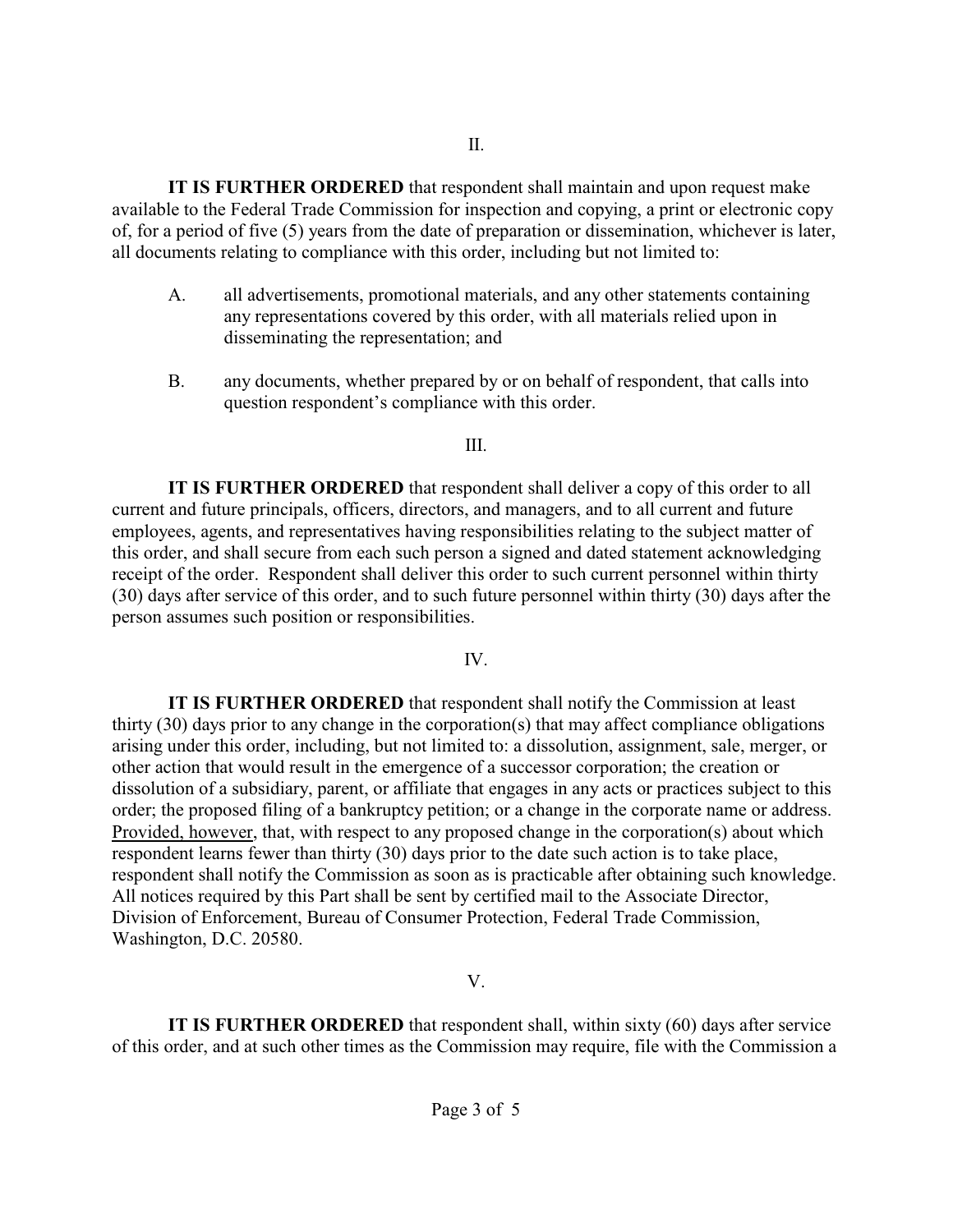report, in writing, setting forth in detail the manner and form in which it has complied with this order.

## VI.

This order will terminate twenty (20) years from the date of its issuance, or twenty (20) years from the most recent date that the United States or the Commission files a complaint (with or without an accompanying consent decree) in federal court alleging any violation of the order, whichever comes later; provided, however, that the filing of such a complaint will not affect the duration of:

- A. any Part in this order that terminates in fewer than twenty (20) years;
- B. this order's application to any respondent that is not named as a defendant in such complaint; and
- C. this order if such complaint is filed after the order has terminated pursuant to this Part.

Provided, further, that if such complaint is dismissed or a federal court rules that respondent did not violate any provision of the order, and the dismissal or ruling is either not appealed or upheld on appeal, then the order as to such respondent will terminate according to this Part as though the complaint had never been filed, except that the order will not terminate between the date such complaint is filed and the later of the deadline for appealing such dismissal or ruling and the date such dismissal or ruling is upheld on appeal.

Signed this day of  $\qquad \qquad$ , 2009.

# PROGRESSIVE GAITWAYS LLC

 $Bv:$ [Name] [Title] Progressive Gaitways LLC

Macheledt Bales & Heidmiller LLP

By:\_\_\_\_\_\_\_\_\_\_\_\_\_\_\_\_\_\_\_\_\_\_\_\_\_ Sheila M. Heidmiller, Esq. Counsel for Progressive Gaitways LLC